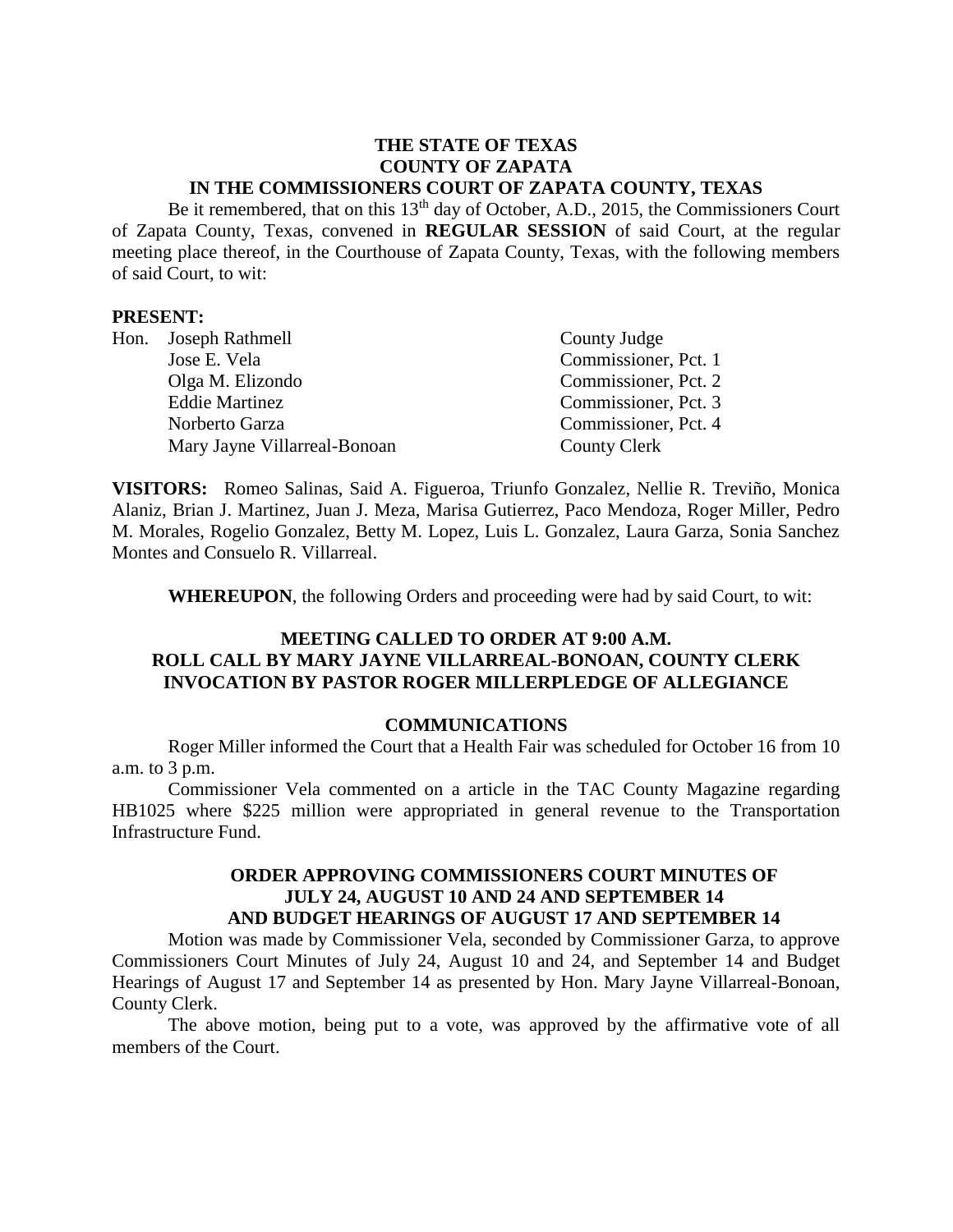#### **ORDER APPROVING INVOICES**

Motion was made by Commissioner Martinez, seconded by Commissioner Garza, to approve invoices as presented by Triunfo Gonzalez. Commissioner Vela stated that salaries may not be paid with purchase orders.

The above motion, being put to a vote, was approved by the affirmative vote of Commissioner Garza, Martinez, and Elizondo. Commissioner Vela voted against. Motion carried.

### **ORDER APPROVING TREASURER'S REPORT**

Motion was made by Commissioner Garza, seconded by Commissioner Martinez, to approve Treasurer's Report as requested by Hon. Romeo Salinas, County Treasurer.

The above motion, being put to a vote, was approved by the affirmative vote of all members of the Court.

#### **ORDER APPROVING CHECKS ISSUED**

Motion was made by Commissioner Garza, seconded by Commissioner Elizondo, to approve checks issued as requested by Hon. Romeo Salinas, County Treasurer.

The above motion, being put to a vote, was approved by the affirmative vote of all members of the Court.

### **TAX / ASSESSOR COLLECTOR'S REPORT**

Luis L. Gonzalez, Tax Assessor/Collector, reported collections of Motel-Hotel Tax in an amount of \$12,152.19 for a year to date collection of \$217,159.58. Tax collections were \$55,435.14 with YTD collections at 94%.

## **ORDER APPROVING INTERLOCAL AGREEMENT BETWEEN ZAPATA COUNTY AND LUBBOCK COUNTY FOR PARTICIPATION IN REGIONAL PUBLIC DEFENDER FOR CAPITAL CASES PROGRAM**

Motion was made by Commissioner Vela, seconded by Commissioner Garza, to approve to enter into an Interlocal Agreement between Zapata County and Lubbock County for participation in the Regional Public Defender for Capital Cases program as requested by Hon. Joseph Rathmell, County Judge.

The above motion, being put to a vote, was approved by the affirmative vote of all members of the Court.

### **ORDER APPROVING EXCHANGE OF IN-KIND SERVICES BETWEEN ZAPATA COUNTY AND ZAPATA INDEPENDENT SCHOOL DISTRICT**

Motion was made by Commissioner Garza, seconded by Commissioner Vela, to approve the exchange of in-kind services between Zapata County and the Zapata County Independent School District several upcoming projects as requested by Rogelio Gonzalez, ZCISD.

The above motion, being put to a vote, was approved by the affirmative vote of all members of the Court.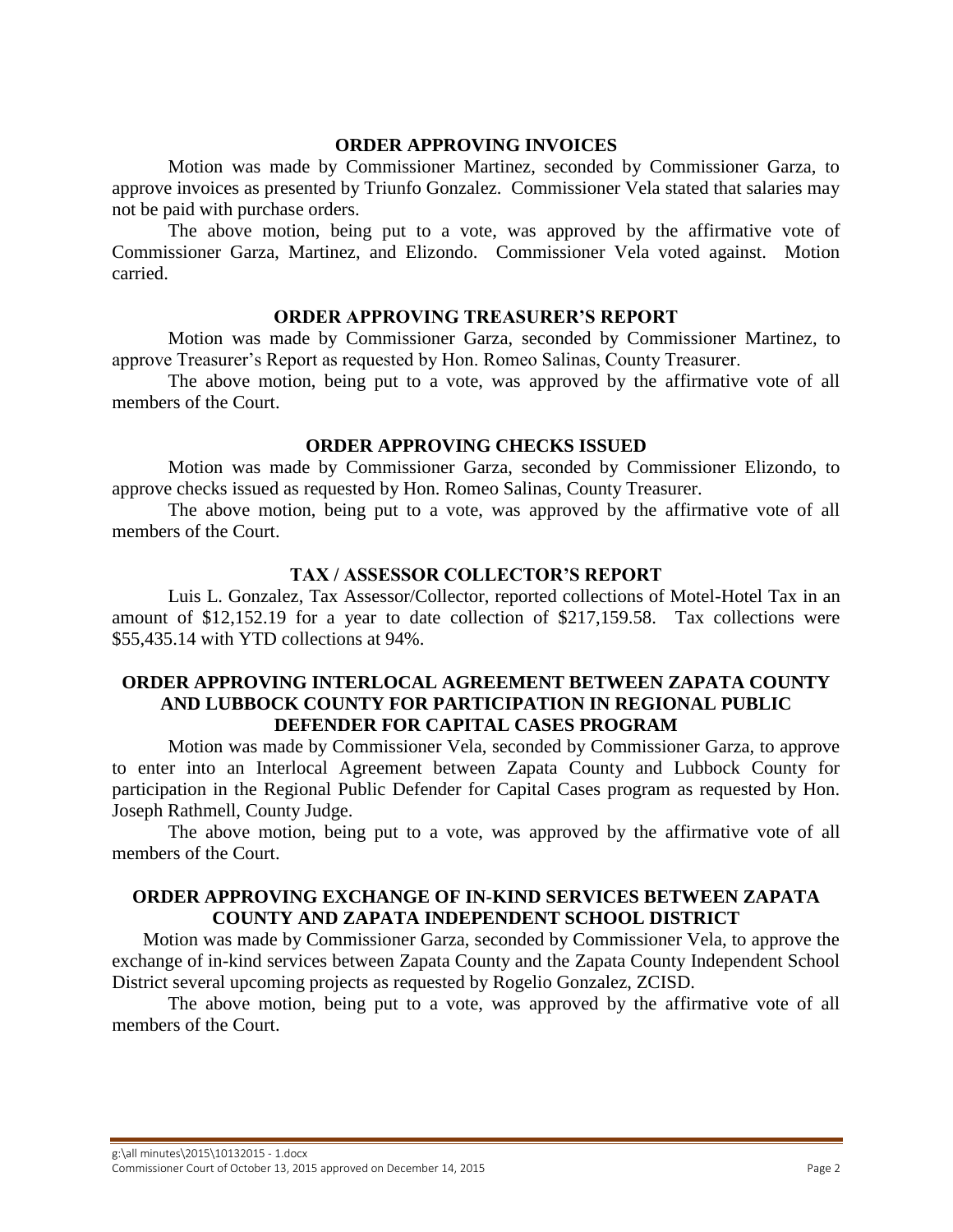# **ORDER APPROVING CONSERVATION PLAN TO RATION WATER CONSUMPTION AT ZAPATA COUNTY CEMETERY GROUNDS BY INSTALLING A SOLAR TIMER ON THE EXISTING MASTER WATER METER**

Motion was made by Commissioner Martinez, seconded by Commissioner Garza, to approve a conservation plan to ration water consumption at Zapata County Cemetery grounds by installing a solar timer on the existing master water meter. This restrictive measure automatically shuts water supply between dusk and dawn as requested by Hon. J.E. Vela, Commissioner Pct. 1.

The above motion, being put to a vote, was approved by the affirmative vote of all members of the Court.

## **ORDER TO DENY USE OF TECHNOLOGY FUND FOR TRAVEL EXPENSES TO A HILL COUNTRY SOFTWARE CONFERENCE**

Motion was made by Commissioner Martinez, seconded by Commissioner Garza, to deny use of Technology Fund for travel expenses to a Hill County Software Conference as requested by Hon. Anna Guerra, Justice of the Peace Pct. 1.

The above motion, being put to a vote, was approved by the affirmative vote of all members of the Court.

# **ORDER ACCEPTING DONATIONS FROM THE FAMILY OF ELIAS BOLAÑOS AND JAIME A. GONZALEZ**

Motion was made by Commissioner Elizondo, seconded by Commissioner Martinez, to accept a \$10,000.00 donation from the family of Elias Bolaños and \$3,500 from Jaime A. Gonzalez, Jr. to the Zapata County Fire Department. Donation requires a matching amount from Zapata County and would be used to purchase EKG heart monitors as requested by Chief J.J. Meza, Fire Chief.

The above motion, being put to a vote, was approved by the affirmative vote of all members of the Court.

# **ORDER APPOINTING COMMISSIONER VELA AS BOARD MEMBER FROM ZAPATA COUNTY COMMISSIONER'S COURT TO BORDER REGION BEHAVIORAL HEALTH CENTER**

Motion was made by Commissioner Garza, seconded by Commissioner Martinez, to appoint Commissioner Vela, as the board member from the Zapata County Commissioner's Court to Border Region Behavioral Health Center as requested by Roberto Vela, Chair, Border Region Behavioral Health Center.

The above motion, being put to a vote, was approved by the affirmative vote of all members of the Court.

# **ORDER APPROVING ANNUAL AGREEMENT BETWEEN SERVING CHILDREN AND ADULTS IN NEED (SCAN) AND ZAPATA COUNTY FOR USE OF OFFICE SPACE AND UTILITIES**

Motion was made by Commissioner Martinez, seconded by Commissioner Garza, to approve the annual agreement between Serving Children and Adults in Need, (SCAN) and Zapata County for the use of office space and utilities as requested by Magdalena Amesquita, SCAN.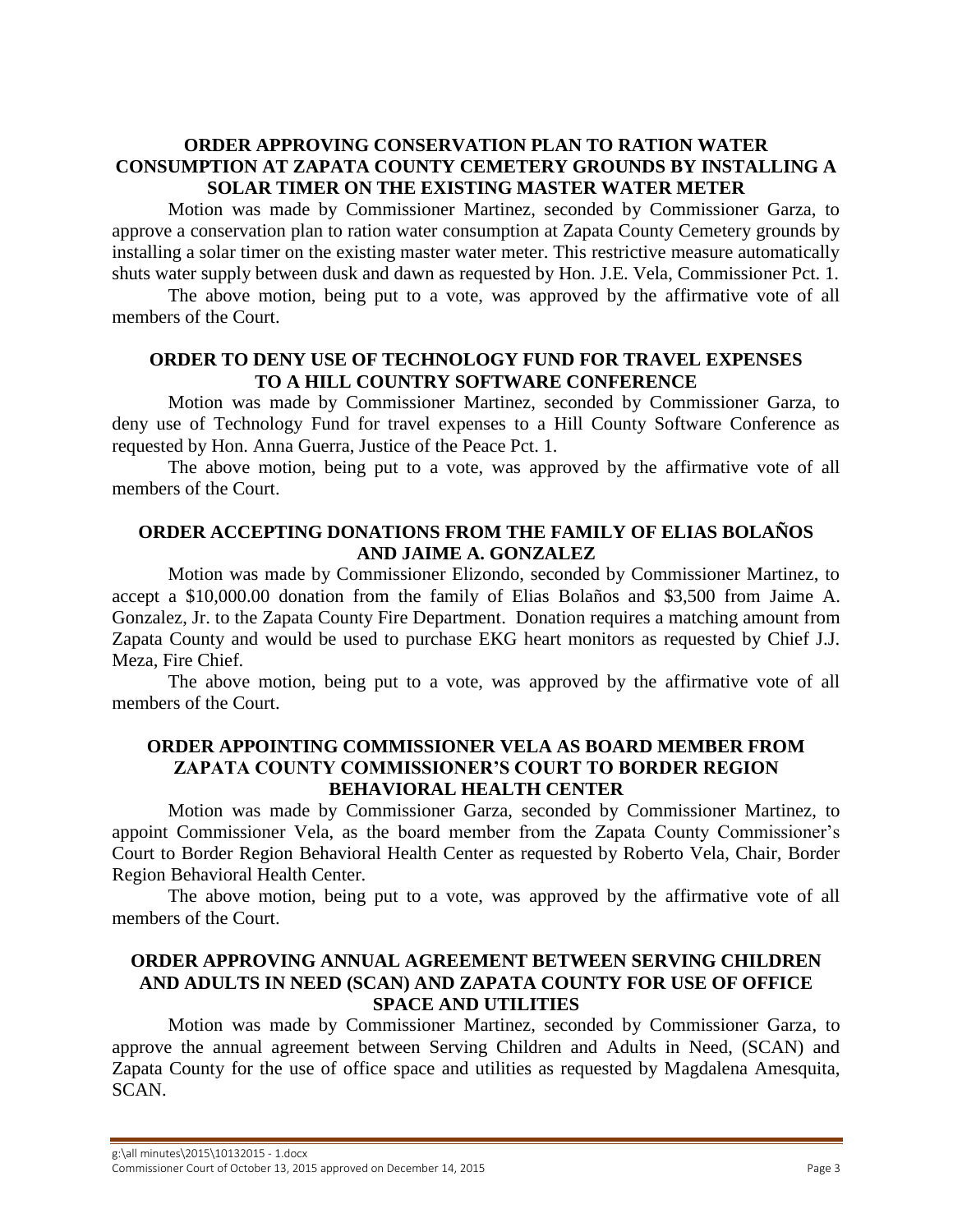The above motion, being put to a vote, was approved by the affirmative vote of all members of the Court.

# **ORDER APPROVING AND DIRECTING COUNTY AUDITOR TO SOLICIT RFQ NO. 2015-001 FOR DESIGN BUILD SERVICES FOR PHASE III REMEDIATION WORK AT ZAPATA COUNTY COURTHOUSE**

Motion was made by Commissioner Martinez, seconded by Commissioner Garza, to approve and direct Zapata County Auditor to solicit Request For Qualification for ("RFQ") No. 2015-001 for Design Build Services for Phase III Remediation work at the Zapata County Courthouse as requested by Fortunato Paredes, Attorney at Law, J. Cruz & Associates.

The above motion, being put to a vote, was approved by the affirmative vote of all members of the Court.

# **ORDER APPROVING CONTRACT SERVICES TO COVER ZAPATA COUNTY SWIMMING POOL PUMPS AND EQUIPMENT AND REPLACEMENT OF ALL PVC AND VALVES**

Motion was made by Commissioner Garza, seconded by Commissioner Martinez, to approve contract services to cover the Zapata County Swimming Pool pumps and equipment and the replacement of all PVC and valves as requested by Ramiro Hernandez.

The above motion, being put to a vote, was approved by the affirmative vote of all members of the Court.

## **ORDER TO TABLE REQUEST BY RAMIRO HERNANDEZ REGARDING INSTALLATION OF TIMERS FOR ZAPATA COUNTY SWIMMING POOL PUMPS**

Motion was made by Commissioner Martinez, seconded by Commissioner Garza, to table request by Ramiro Hernandez regarding the installation of timers for the Zapata County Swimming Pool (pumps) as requested by Ramiro Hernandez.

The above motion, being put to a vote, was approved by the affirmative vote of all members of the Court.

# **ORDER APPROVING USE OF ZAPATA COUNTY PAVILION ON OCTOBER 25 FOR THE MISS TEXAS TEEN PAGEANT TO BENEFIT FALCON LAKE COMPETION AT A RATE OF \$200**

Motion was made by Commissioner Martinez, seconded by Commissioner Garza, to approve the use of the Zapata County Pavilion on October 25, 2015, for the Miss Texas Teen Pageant; to benefit the Falcon Lake Competition, at a rate of \$200.00, as requested by Raquel Martinez, Miss Falcon Lake Committee.

The above motion, being put to a vote, was approved by the affirmative vote of all members of the Court.

## **THE FOLLOWING ITEMS WERE DISCUSSED IN EXECUTIVE SESSION**

*22. To approve the bid for the Boys & Girls Club roof repairs for the bat infestation as requested by Nellie R. Treviño, Personnel Manager.*

*23. Discussion and possible closing of county road on Beacon Lodge as requested by Hon. Eddie Martinez, Commissioner Pct. 3.*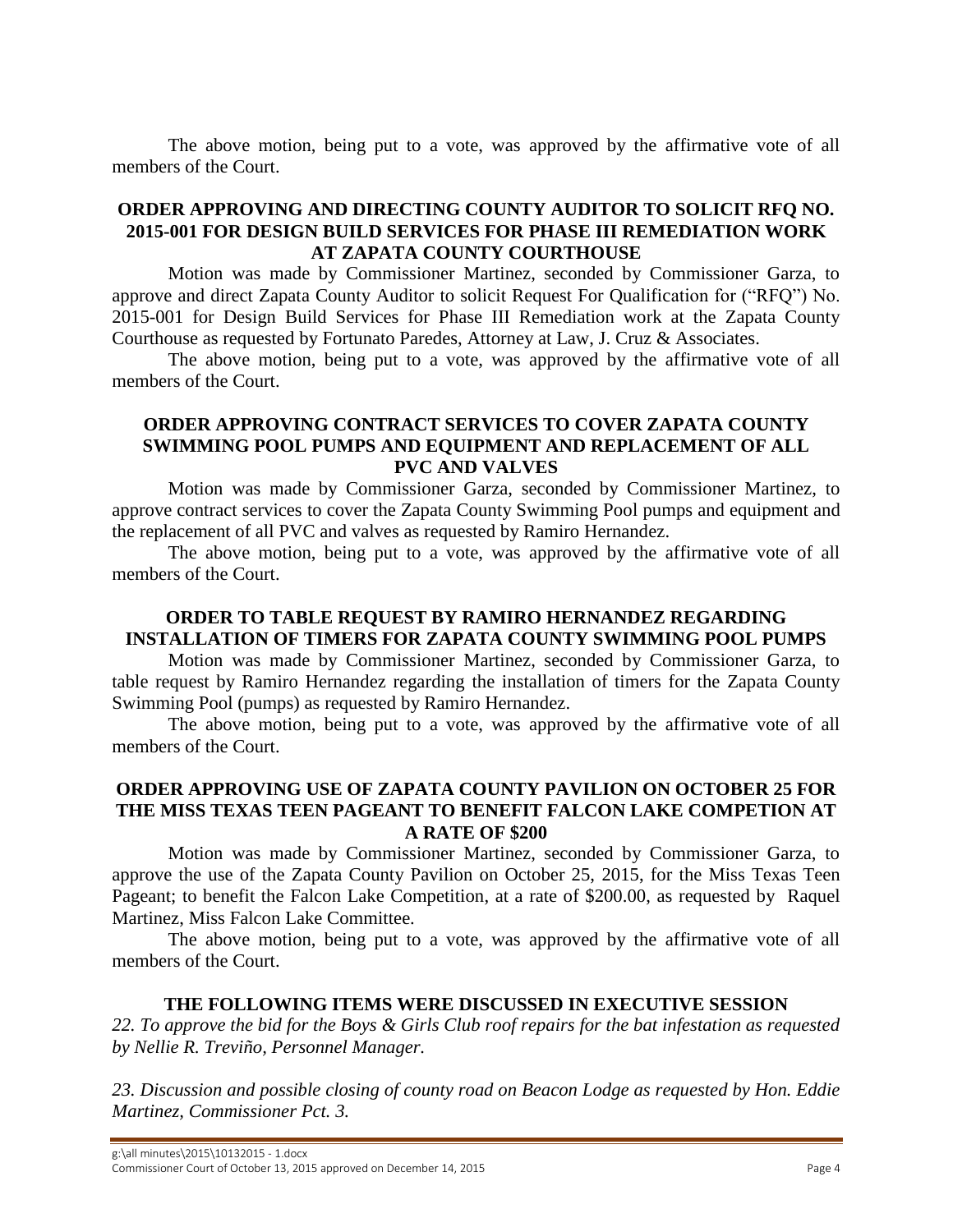*24. Consultation with attorney and possible action to address proposal the delinquent water account with Four Seasons/Shady Havens R. V. Park as requested by Said A. Figueroa, County Attorney.*

## **ORDER APPROVING CONSENT ITEMS**

Motion was made by Commissioner Martinez, seconded by Commissioner Garza, to approve the following street lights:

- 1. 1010 Glenn Street, Zapata Town Limits
- 2. 201 3rd Street, Flores Addition
- 3. 345 Gonzalez Street, Falcon Shores Subdivision
- 4. 2665 South Hwy. 83, Falcon Lake Estates East
- 5.  $407 \, 2^{nd}$  Street, Flores Addition

as requested by Hon. J.E. Vela, Commissioner Pct. 1.

The above motion, being put to a vote, was approved by the affirmative vote of all members of the Court.

Motion was made by Commissioner Martinez, seconded by Commissioner Garza, to approve the following speed humps:

1. Rene Calderas, Vicki Lane

2. Garry & Monterrey

as requested by Hon. Eddie Martinez, Commissioner Pct. 3.

The above motion, being put to a vote, was approved by the affirmative vote of all members of the Court.

Motion was made by Commissioner Martinez, seconded by Commissioner Garza, to approve the following speed hump:

1. 1111 Mier

as requested by Hon. Norberto Garza, Commissioner Pct. 4.

The above motion, being put to a vote, was approved by the affirmative vote of all members of the Court.

# **MOTION WAS MADE BY COMMISSIONER GARZA, SECONDED BY COMMISSIONER ELIZONDO, TO ENTER INTO EXECUTIVE SESSION**

# **MOTION WAS MADE BY COMMISSIONER MARTINEZ, SECONDED BY COMMISSIONER VELA, TO RETURN TO REGULAR SESSION**

# **NO ACTION WAS TAKEN ON REQUEST BY NELLIE TREVIÑO, PERSONNEL MANAGER, REGARDING REQUEST TO APPROVE BID FOR BOYS AND GIRLS CLUB ROOF REPAIRS FOR BAT INFESTATION**

*[Executive Session is requested pursuant to Texas Government Code Title 5, Sub Chapter D, Section 551.072 (Real Property) and Section 551.071 (Consultation with Attorney).*